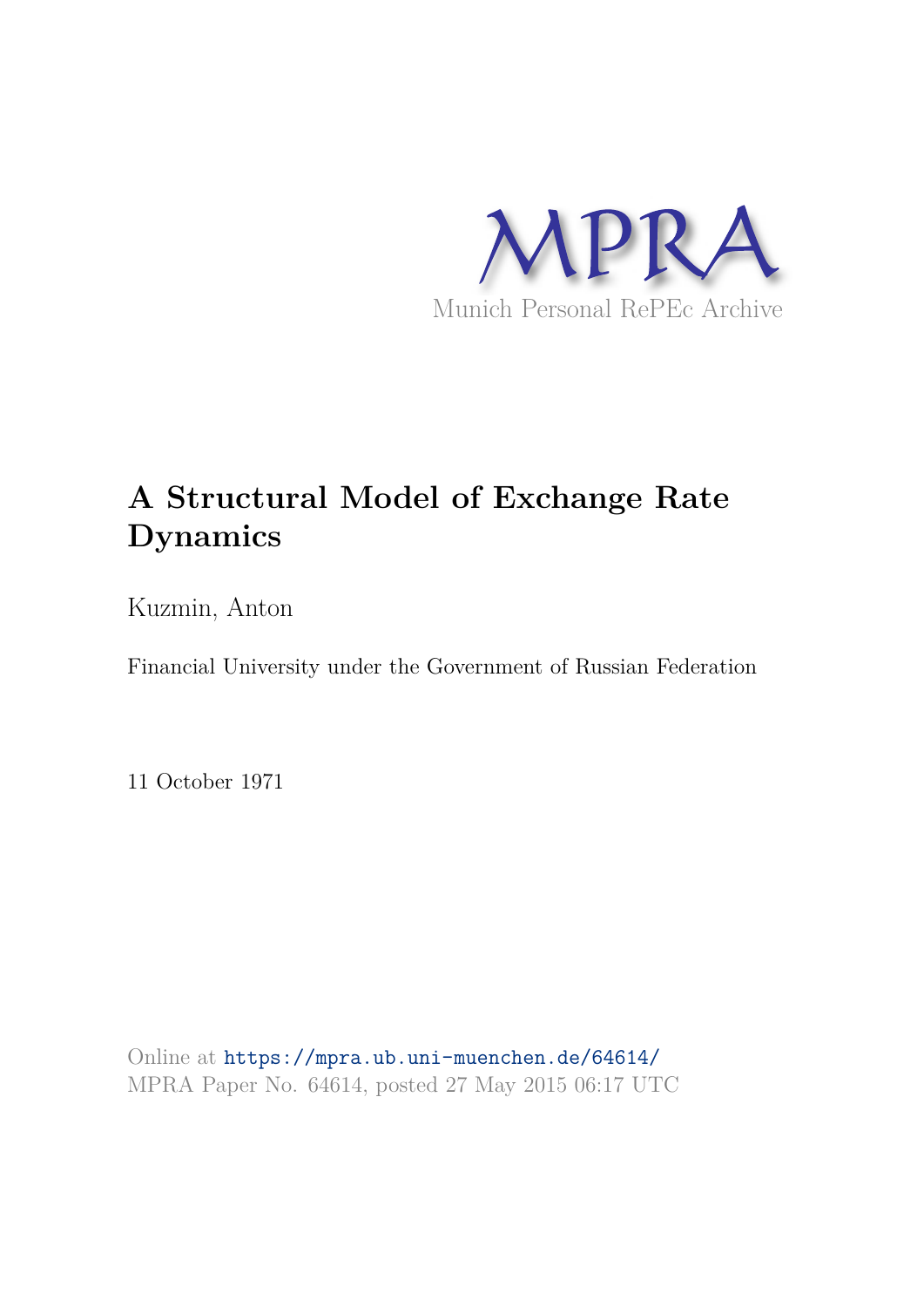# **A Structural Model of Exchange Rate Dynamics**\*

#### *Anton kuzmin, Doctor of economics, Professor*

*Department of Economic Modeling, Financial University, Moscow a\_kuzmin@rambler.ru*

**Abstract***.* The concept of formation of the equilibrium exchange rate on the conversion market was developed, taking into account foreign trade, capital flows and other components of the balance of payments. As the main determinants of theoretical-structural model of the dynamics of the exchange rate equal countries are used, in the terms of trade, capital mobility, cumulative releases, internal and external prices. The result is a new final structural dependence of the dynamics of the exchange rate on the key macroeconomic determinants. The results obtained are applied to the study of the concept of purchasing power parity that allowed to justify theoretically — from positions of macroeconomic approach — a fundamental mismatch between the value of the exchange rates and the theory of purchasing power parity.

**Аннотация.** Разработана концепция формирования равновесного валютного курса на конверсионном рынке, учитывающая внешнеторговые операции, движение капитала и иные составляющие платежного баланса. В качестве основных детерминант теоретико-структурной модели динамики валютного курса равноправных стран используются условия торговли, элиминирующиеся в процессе рассмотрения модели, факторы мобильности капитала, совокупные выпуски, внутренние и внешние цены. В результате получена новая итоговая структурная зависимость динамики валютного курса от ключевых макроэкономических детерминант. Полученные результаты применяются к исследованию концепции паритета покупательной способности, что позволило теоретически с позиций макроэкономического подхода обосновать фундаментальное несоответствие значений валютных курсов теории паритета покупательной способности.

**Keywords:** Exchange rate, modeling, balance of payments, trading conditions, purchasing power parity.

#### **CONCEPTuAl APPrOACh TO ThE ESTIMATION OF ThE EquIlIBrIuM ExChANGE rATE**

In economic literature there is a steady interest to the problems of forming the fundamental equilibrium value of the exchange rates. Here we support the point of view of Engel, Mark and West (2007, revised in 2011): "Standard models of exchange rates, based on macroeconomic variables such as prices, interest rates, output, etc., are thought by many researchers to have failed empirically. We present evidence to the contrary".

The need for a thorough analysis of the behavior of macroeconomic aggregates, their interdependence is complicated by the effects of devaluation on the global level consideration. Conducting internal macroeconomic policy often leads to improvement of the situation at the expense of the environment. The negative effects of devaluations lead to the issue of "fair" rates of exchange, which must be resolved solely with regard to fundamental economic factors that are aimed at removing growing in international trade voltage. And here perhaps the most important problem is the coordination between participants, their combined vision system, the degree of agreement on the activities, as well as mutual accountability. In this article we study significant trends observed in the world economy, based on the class of models of the exchange rate dynamics of two equal countries-suppliers developed by the author (Kuzmin, 1999, 2010, 2012).

Conceptually to study the dynamics of exchange rates with varying degrees of floating we determine the exchange rate *e* as the average weighted on volumes of foreign currency values *N* conducted market transactions  $e_i, i \in (1, N)$  for a certain period of time:

$$
e \equiv \sum_{i=1}^{N} \frac{D_i}{\sum_{j=1}^{N} D_j} \times e_i, \qquad (1)
$$

<sup>\*</sup> Структурная модель динамики валютного курса.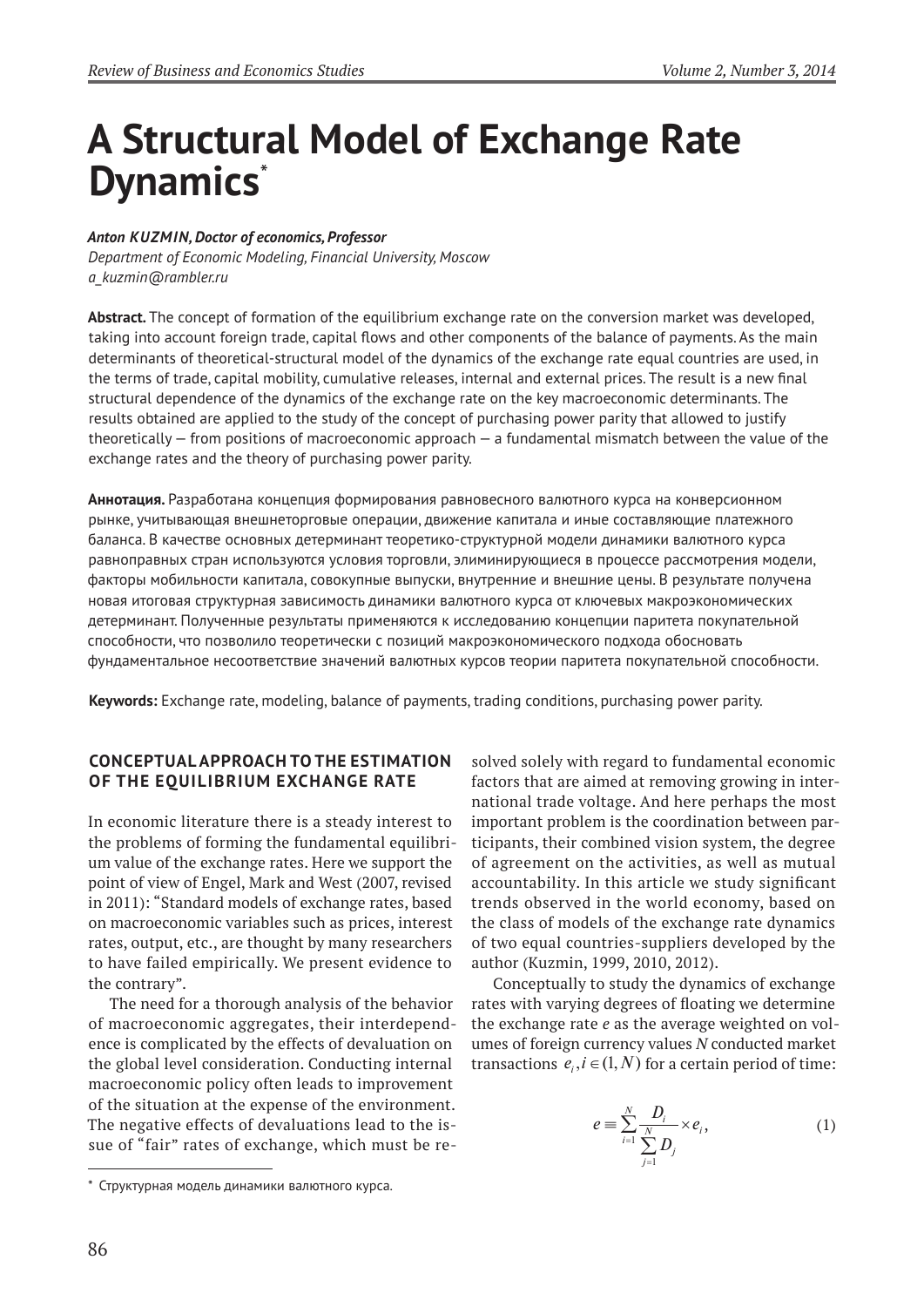where,  $e_i$ ,  $D_i$ ,  $R_i$  are, respectively, the exchange rate, the amount in foreign currency, the amount in the

domestic currency of the *i-th* transaction, i. e.

$$
e_i D_i = R_i \cdot \text{ or } e_i = R_i / D_i.
$$

Thus, from (1) can be obtained by summing over *i*:

$$
e = \sum_{i=1}^{N} \frac{D_i}{\sum_{j=1}^{N} D_j} \times \frac{R_i}{D_i} = \sum_{i=1}^{N} \frac{R_i}{\sum_{j=1}^{N} D_j}.
$$

Here in the formula we can take into account the funds that came to the currency market:

• on the supply side of the national currency for transactions of current account operations (hereinafter in formula (2) variables with top index CA) and capital movement (variables with top index К),

• on the supply side of foreign currency for the same purposes, including foreign exchange receipts from exports,

• in the interventionist actions of monetary authorities to regulate the exchange rate (variables with top index СВ).

Thus, the main result of a conceptual level shows that the exchange rate is equal to the aggregate amount of funds in domestic currency, divided by the total amount of funds in foreign currencies traded in the currency market during this period. In the final formula, disaggregated flows on accounts of the balance of payments can be represented as:

$$
e = \frac{\sum R^{CA} + \sum R^{K} + \sum R^{CB}}{\sum D^{CA} + \sum D^{K} + \sum D^{CB}}.
$$
 (2)

#### **ThE BEhAvIOr OF INvESTOrS AND TrADING CONDITIONS IN ThE MODEl OF ExChANGE rATE DyNAMICS**

In this model, the world presents two countries that trade with each other, in accordance with their international competitive positions (trading conditions), expressed by the value of the real exchange rate. There are also equal bilateral relations of the two countries-contractors and joint actions of monetary authorities to maintain stability of the exchange rate at the desired level. The variant of "one small country and the rest of the world" is preferable to model according to the methodology set out in the articles by the author (Kuzmin, 2011, 2014).

Thus, the flow of funds in the formula (2) are presented symmetrically in relation to each other exportimport flows of partners and capital flows:  $I^* = E$ ,  $E^* = I$ ,  $K^{*-} = K^*$ ,  $K^{*+} = K^-$ . In the framework of the introduced notations  $\sum R_i^K = K^-$ ,  $\sum D^K = K^+$  – accordingly, the amount of funds outflow (demand in national currency for foreign currency) and inflows of foreign currency supply on the capital account, and

 $\sum R_i^{C_A} = I$   $\sum D_i^{C_A} = E$   $-$  accordingly, the demand in national currency for foreign currency from im-

ports and supply of foreign currency from exports.

In the result the exchange rate is represented in the form

$$
e_{t} = (I_{t} + K^{-}) \Bigg/ (E_{t} + K^{+}) = (E_{t}^{*} + K^{*}) \Bigg/ (E_{t} + K^{+}) = (E_{t}^{*} + K^{*}) \Bigg/ (I_{t}^{*} + K^{*}) = \Bigg/ e_{t}^{*},
$$

with perfect symmetry determination of exchange rates of these two countries-suppliers.

<sup>&</sup>lt;sup>1</sup> Asterisk here and below marks the variables related to the opposite side.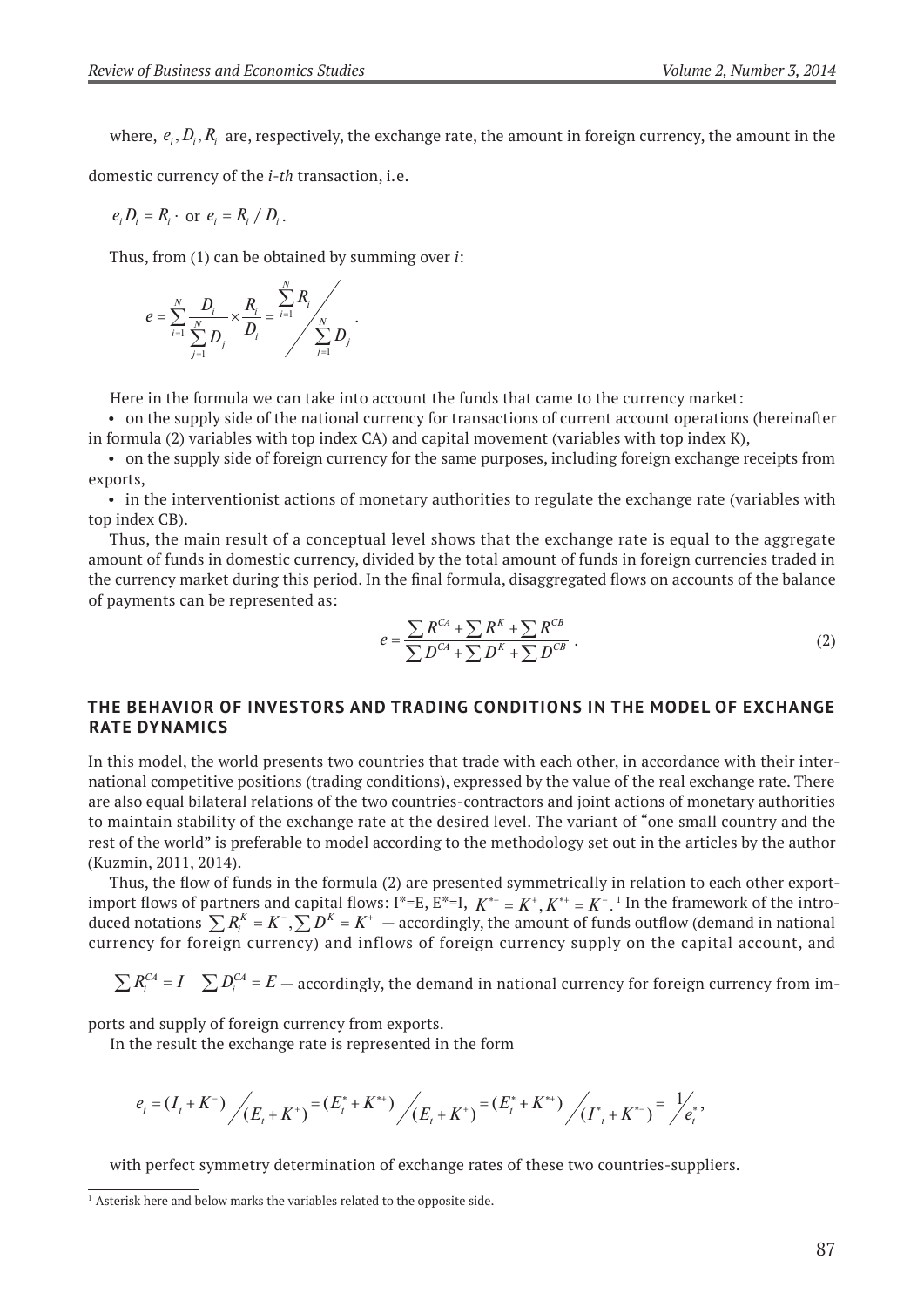An important place in the study of the factors movement of the exchange rate is the analysis of the impact of relative international competitive advantages in global trade flows and, indirectly through the creation of a favorable investment climate, on capital flows. Structural changes in the world, the presence of real imbalances have a significant impact on the mobility of the exchange rate, and their deviations from the equilibrium values and the emergence of these mega world trade factors are creating competitive advantages for residents of one country over the other. This is due to the mechanisms of change in real exchange rates, which are based on the decisions of the agents at the micro level, thus affecting global trade flows (and indirectly through the creation of a favorable investment climate on the capital flows). Relative prices and costs are important factors in the terms of trade and international benefits, by which the real exchange rate has a tendency to return to its equilibrium value.

Also, increasing demand for national currency, supplemented by a decrease in the supply of foreign currency, is caused by the following real and psychological factors:

• fears of investors about raising interest rates to curb the economy from overheating,

• improval of the investment climate by increasing economic growth and inflow of portfolio and direct investment,

• perceived and anticipated effects of import substitution.

All these factors are related to the capital account. We would accept the hypothesis that the magnitude of capital inflows is a function, increasing in real total product (international investors and speculators want to buy its part at their prices for aforementioned reasons) and in terms of trade, represented by the

value of the real exchange rate  $e_{i-1}^R = e_{i-1}^R$  $P_{t-1} = e_{t-1} \frac{P_{t-1}}{P_{t-1}}$  $t_{t-1} = e_{t-1} \frac{I_{t-1}}{I}$  $e_{t-1} = e_{t-1} \frac{I_{t-1}}{I_{t-1}}$ 1 \* . The last explanation lies in the fact that the fall of the

national currency (respectively the increase in the exchange rate) improves the investment conditions for non-residents.

The following dependence is observed:

$$
K_t^+ = k_{K^+} P_t^* \sqrt[3]{(Q_{t-1}^2 Q_t)^0} e_{t-1}^R,
$$
\n(3)

where  $Q_{\iota}$  - cumulative real issue (for example, real GDP),  $\,P_{\iota} \,$   $-$  total price levels and indexes  $t$ ,  $t$  -  $1$  indicate, respectively, the beginning and the end of the period.

The function of the outflow of capital allocated for investment and speculative purposes is defined symmetrically:

$$
K_t^- = k_{K^-} P_t \sqrt[3]{(Q_{t-1}^{*2} Q_t^*)^p} e_{t-1}^{*R}.
$$
 (4)

On construction  $\theta$  and  $\rho$  can serve as a measure of international capital mobility – their value corresponds to a greater mobility of the relevant cross-country flows.

Also the volume of exchange, supplied to the domestic market, is determined by the volume of exports, which depends on the real terms of trade, and is determined by the decisions of producers-exporters in time *t-1*:

$$
E_t = P_t^* k_B^{-3} \sqrt{(Q_{t-1}^2 Q_t)} e_{t-1}^R = P_t^* k_B^{-3} \sqrt{(Q_{t-1}^2 Q_t)} e_{t-1} P_{t-1}^{-1} P_{t-1}.
$$
 (5)

Part  $k_E^{-3} \sqrt{(Q_{t-1}^{-2}Q_t)}$  reflects the fact that the export is a part of total output (for the reasons similarly

expressed by Kuzmin (1999)).

Accordingly, the demand for the local currency is symmetrically determined by the decisions of producers and importers (recall that the importing country is exporting its contractor):

$$
I_{t} = E_{t}^{*} = P_{t} k_{t}^{3} \sqrt{(Q_{t-1}^{*} Q_{t}^{*})} e_{t-1}^{* R} = P_{t} k_{t}^{3} \sqrt{(Q_{t-1}^{*} Q_{t}^{*})} e_{t-1}^{*} P_{t-1}^{*} / P_{t-1}^{*}.
$$
\n
$$
(6)
$$

Many authors in the analysis of the exchange rate distinguish the terms of trade, reflected in the effectiveness of foreign trade operations, as one of the determining factors. Structurally similar dependencies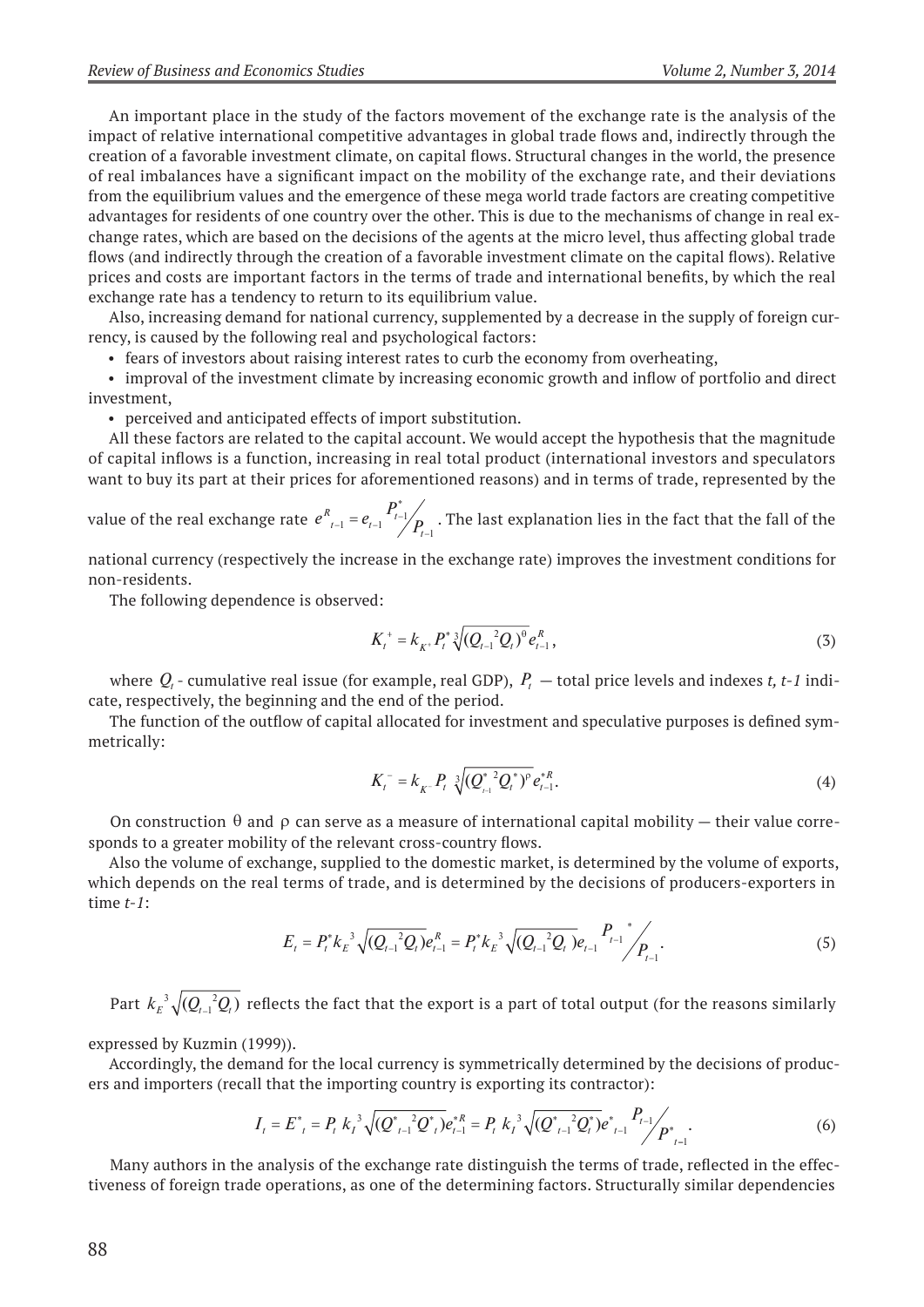were generally confirmed by Bahmani-Oskoee and Goswami (2004), who focused on research of exportimport operations in the world trade.

The model of the exchange rate of the ruble (Kuzmin, 2011) is also substantiated and proved on the statistical series of exports and imports of Russia in 1997–1999 and 2007–2009 and the use of agents at the micro level as the main determinants of foreign trade transactions in terms of trade, expressed and adjusted for price levels of the nominal exchange rate.

Interesting research (Caramazza, 1993) showed that investors' expectations of changes in the parity DEM/FRF during 1987–91 can be explained largely by some fundamental macrovariables, including the relative inflation differential and the terms of trade. In (Bartolini, 1993) similarly a link is found between trade advantages and market expectations of devaluation in 1987–1993. Also a link was found between the expected devaluation and that CPI is an indicator of the international advantages.

In fact at this stage there is a conceptual difference in the assessment of threads on import operations and the subsequent results compared to the modeling methodology "one small country and the rest of the world", where the import is not dependent on the actual conditions of trade expressed by the value of the real exchange rate. Symmetry and equality are making adjustments, and the future will permit analysis of a number of important and interesting effects in the behavior of the real and nominal bilateral exchange rates, balance of the payment balance and formation of an international competitive advantage.

Substituting in (2) formulas (3), (4), (5), (6) and taking into account the symmetry of the real bilateral

exchange rate 
$$
e_{t-1}^{R} = e_{t-1} \frac{P_{t-1}^{*}}{P_{t-1}} = \frac{1}{e_{t}^{*R} + 1}
$$
:

$$
e_{t} = \frac{k_{I} P_{t} \sqrt[3]{Q_{t-1}^{*2} Q_{t}^{*}} e_{t-1}^{* R} + k_{K} P_{t} \sqrt[3]{(Q_{t-1}^{*2} Q_{t-1}^{*})^{2}} e_{t-1}^{* R}}{P_{t}^{*} k_{E} \sqrt[3]{Q_{t-1}^{*2} Q_{t}^{*}} e_{t-1}^{* R} + P_{t}^{*} k_{K} \sqrt[3]{(Q_{t-1}^{*2} Q_{t})^{2}} e_{t-1}^{* R}} = \frac{P_{t} \sqrt[3]{(Q_{t-1}^{*2} Q_{t}^{*})^{2}} (k_{I} \sqrt[3]{(Q_{t-1}^{*2} Q_{t})^{1-p}} + k_{K} )}{P_{t}^{*} e_{t-1}^{*2} (P_{t-1}^{*2} Q_{t})^{*}} (k_{E} \sqrt[3]{(Q_{t-1}^{*2} Q_{t})^{1-p}} + k_{K} )}, \quad (7)
$$
  
\n
$$
\theta \ge 0, \rho \ge 0.
$$

Now, using the properties  $\rho, \theta \gg 0$  and assuming a constant due to the significantly greater stability dynamics of the average member of the species  $\sqrt[3]{(Q_{_{\! f\! -\! 1}}^{\!\!-2} \!Q_{_{\! f}}^{\!\!})^{\! 1}}$  $\sqrt[3]{(Q_{t-1}^2Q_t)}^{1-\theta}$  in comparison with the mobility of external and internal prices,

$$
\frac{(k_{I}\sqrt[3]{(Q_{I-1}^*Q_{I})^{1-\rho}}+k_{K^-})}{(k_{E}\sqrt[3]{(Q_{I-1}^2Q_{I})^{1-\theta}}+k_{K^+})}=(k')^3=const,
$$

let's rewrite (7) in the form

$$
e_{t}(e_{t-1})^{2} = \frac{k' P_{t}}{P_{t}^{*}} \frac{Q_{t}^{*} \frac{\rho_{3}^{*}}{Q_{t}^{*}} \left( \frac{k' P_{t-1}}{P_{t-1}^{*}} \frac{Q_{t-1}^{*} \frac{\rho_{3}^{*}}{Q_{t-1}^{*}} \right)^{2}}{Q_{t-1}^{*} Q_{t-1}^{*}}.
$$
\n(8)

Intertemporary separation of variables makes it in the final formula:

$$
e(t, Q(t), P(t), P^*(t), Q^*(t)) = e_t = k' \frac{P_t}{P_t^*} \frac{Q_t^{*/2}}{Q_t^{*/3}}.
$$
\n(9)

You can now specify the exogenous variables in the model. In (9) there are the price levels *P, P\** and comprehensive products *Q, Q\** in the countries of this bilateral exchange rate. Other important determinants of the behavior of the exchange rate are indicators of capital flows between countries, certain values  $\rho, \theta$ .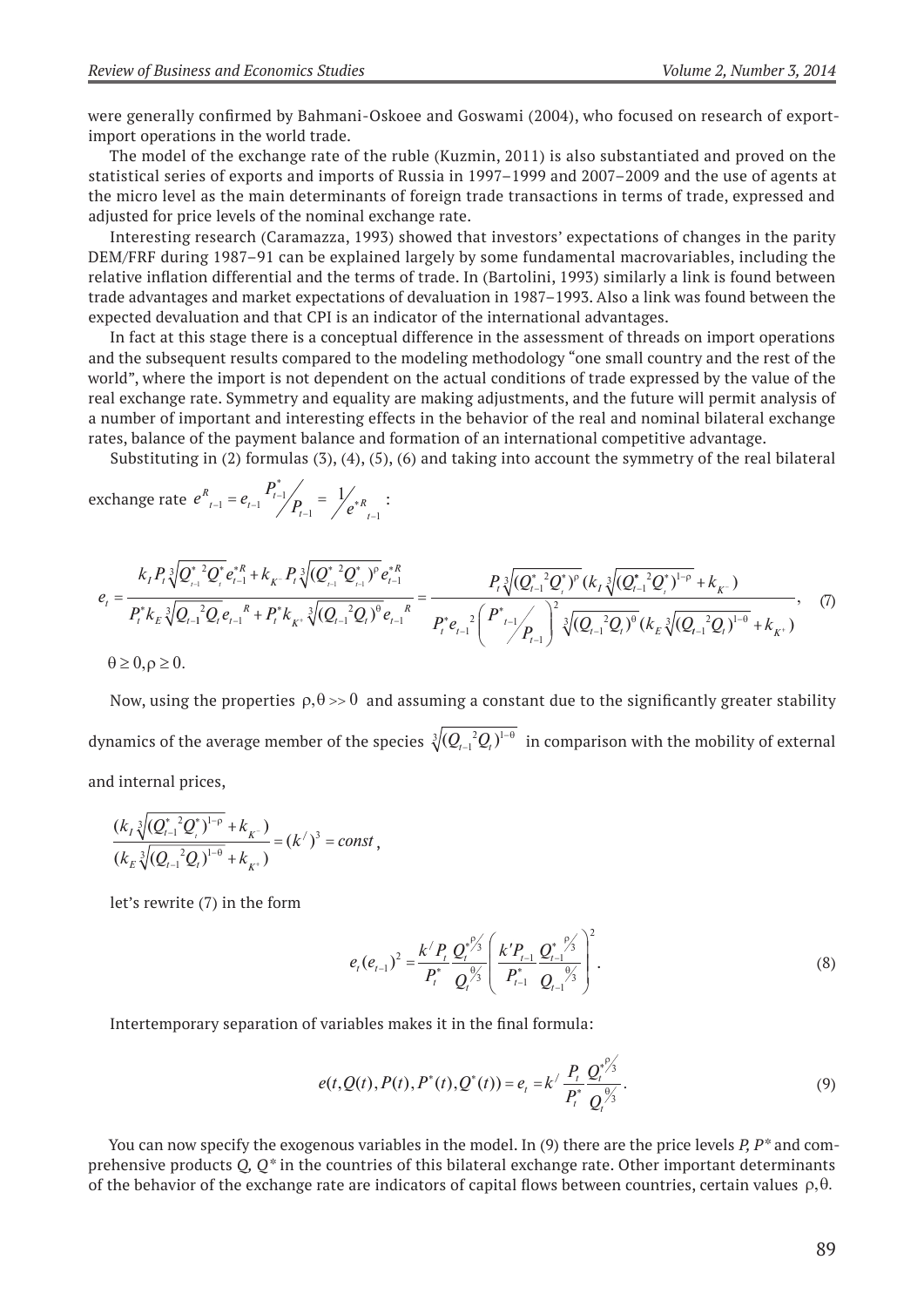In the model-building process other factors (variables import and export, as well as other components of the balance of payment, and terms of trade) were eliminated.

Generally speaking, the formula (9) is true if the assumption about the equality of the coefficient *k"* is constant. This problem can be circumvented by using the other functions of the linear form (as shown by

the author (Kuzmin, 2010)). Under other equal  $(P_t^* = const, Q_t = const, Q_t^* = const)$  exchange rate is directly

linked to changes in domestic prices. That is, any actions of the authorities to increase the money supply will lead to an outflow of funds on the foreign exchange market and proportional increase of the rate. On the other hand, if the exchange rate is managed by the Central Bank it is appropriate to change it in direct accordance with the dynamics of domestic prices. Especially it comes to the regime of regulated (called "dirty") floating. You can also see that the currency rate rises with increasing foreign prices, reflecting the symmetry of the situation.

Here it is important to note that one of the most important factors that determine the medium and long term movement of the nominal exchange rate is the inflation differential between countries. This is con-

firmed by the work (Lane, 1999), dynamically  $\frac{P}{P}$ *P t*  $\frac{t}{\sigma^*}$ , or in logarithms  $D_\pi = \pi - \pi^*$  in definitions of the author,

who examined the econometric model on quite representative data of 1974–1992, including the OECD

countries, taking into account the behavior of the real exchange rate, defined as  $e^{R} = e\left(\frac{P^*}{P}\right)$ .

Checking of the dependency of type (9) within the scope of verification of monetary models was repeatedly carried out with success. On the basis of methods of assessment maximum likelihood approach for determining the co-integration vector time series of Johansen-Juselius (Chouldhry, Lawler, 1997), based on data on exchange rates of the Canadian dollar against the currencies of major contractors, and Moersch and Nautz, (2001), based on quarterly data at the rate of USD/DEM 1983–1996, confirmed the source of the dependence of the type (9).

In the model  $\theta$  and  $\rho$  characterize the degree of physical supply of capital. These indices are responsible for huge changes in market exchange rates that occur due to explosive changes in the capital account, expressed in speculative attack on the currency. This is largely caused by the instability of the political situation, panic moods of investors, etc. — a situation typical for post-crisis Russia, when it devalued its national currency in 1998–99 more than four times, (that is comparable with the results of devaluations in Indonesia (73,8%) and South Korea (48%)), as well as serious and sufficiently rapid devaluation of September 2008 — February 2009.

#### **PurChASING POwEr PArITy AND EquIlIBrIuM DyNAMICS OF ThE ExChANGE rATE**

In the long term, however, it is changing in fundamental ways from the linear expressed by the formula (9). This is due to the change in the coefficient *k'*, which ceases to be a constant. It is easy to notice in

 $(k_1 \sqrt[3]{(Q_{t-1}^* Q^*)^{1-\rho}} + k_{\nu-})$  $(k_{\rm F} \sqrt[3]{(Q_{t-1}^2 Q_t)}^{\perp \theta}$  +  $k_{\nu+}$ )  $k_{I} \sqrt[3]{(Q_{t-1}^* Q_t^*)^{1-\rho} + k_{K^-})}$  $k_{F} \sqrt[3]{(Q_{t-1}^{-2}Q_{t})^{1-\theta}} + k$  $\frac{I\sqrt{Q_{t-1}Q_{t}}}{\sqrt{Q_{t-1}Q_{t}}} = k$  $E \bigvee \bigvee_{t-1} \bigvee_{t} I$  $_{t-1}^{*}2Q_{_t}^{*})^{1-}$  $_{-1}^{2}Q_{t})^{1-}$  $\ddot{}$  $\ddot{}$  $\frac{1}{2}$  =  $\ddot{\phantom{1}}$  $3 \big/ (Q_{t-1}^*{}^2 Q_{_t}^*)^1$  $\sqrt[3]{\frac{1}{(k_{E} \sqrt[3]{(Q_{t-1}^{-2}Q_t)})^1}}$ 'n  $\frac{1}{\sqrt{1+\frac{1}{x}}}=k'$ , that uneven development of economies in the long run will result in changes

to k*'*, the greater the larger the difference in growth rates.

Stable high rates of growth, improving investment climate, inflow of capital into the country, credibility of national economic policy in the long term lead to appreciation of the nominal exchange rate (hence, the real exchange rate), which can be observed in the world economy on the example of the overvaluation of currencies of industrial countries against the developing. This effect is examined below.

Comparison of the results of the behavior of the exchange rate, expressed by the formula (9) and PPP-

rate  $e^{PPP} = P/_{P^*}$  leads to important conclusions: even in case of a zero trade balance and at the same time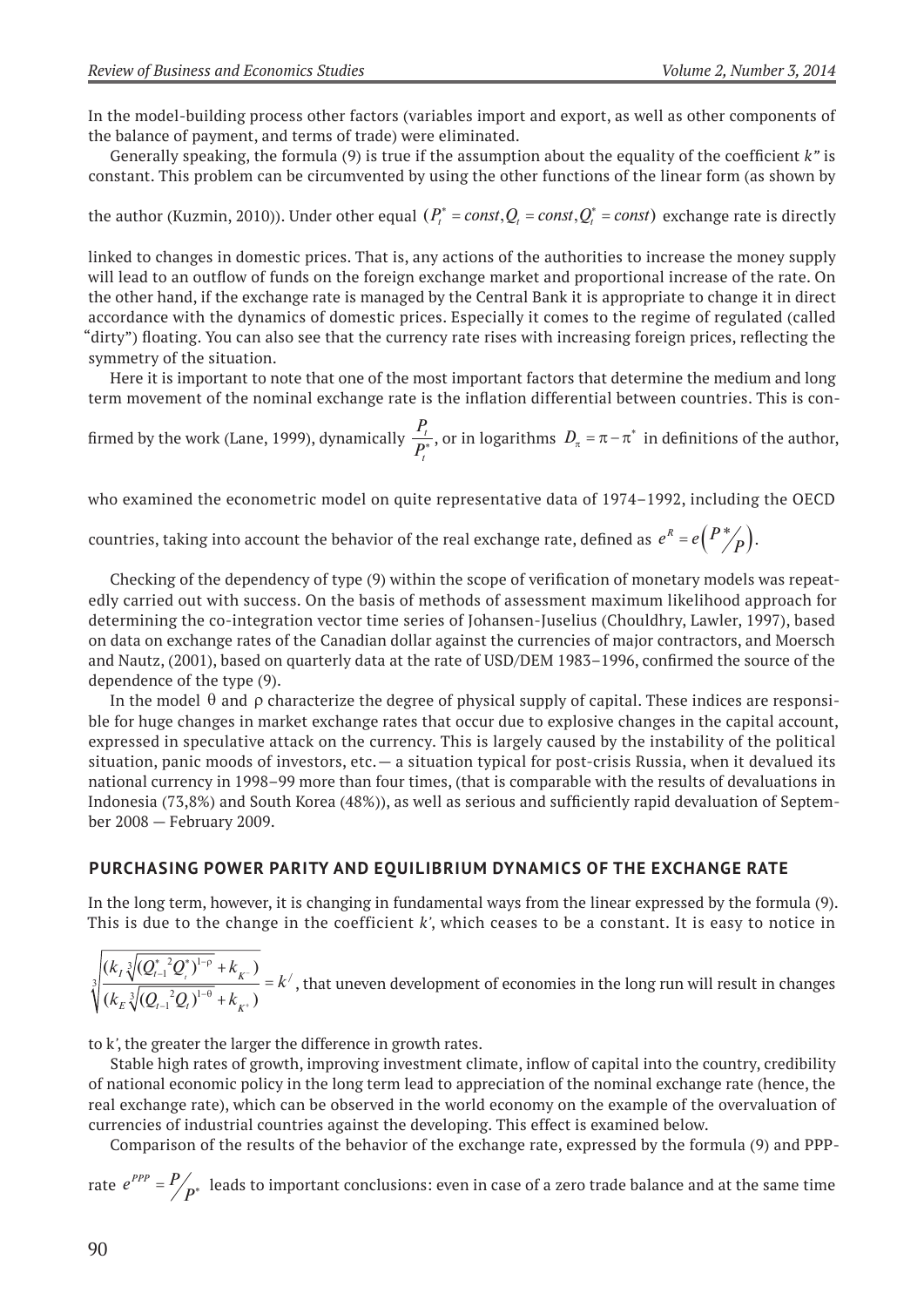zero balance capital — with a stable form of total releases *<sup>Q</sup> Q*  $\alpha^t$  /  $\alpha^t$  = const *t*  $\left( \frac{1}{t} \right)$   $\left( \frac{1}{t} \right)$  =  $\frac{1}{3}$  $\frac{1}{3}$  = const — equality of results will be

achieved only if *k'=1* (that is, the equality of the coefficients associated with the coefficients of elasticity of exports and imports  $k_{E^*} = k_E = k_I$  in total production), which generally speaking is not guaranteed. In the

more general case when taking into account capital movement impossibility of *k'=1* due to non-uniformity of development (size and growth rate of total output), a mismatch behavior of the nominal exchange rate of the theory of PPP in the long term and in the medium term is guaranteed.

The above concerns not only the absolute, but relative version of PPP-rate. This concept, embodied in

the works of G. Kassel, changes the form of dynamics  $e^{PPP} = k \frac{P_t}{P_t}$  $PPP = k \cdot r_i$ *t*  $= k \frac{P_t}{n^*}$ , but with no conclusions. Also impor-

tant here is the dynamic behavior of indicator  $(k_1 \sqrt[3]{(Q_{t-1}^* Q^*)^{1-\rho}} + k_{v-})$  $(k_{\rm F} \sqrt[3]{(Q_{t-1}^2 Q_t)}^{\perp \theta} + k_{\nu^+})$  $k_{I} \sqrt[3]{(Q_{t-1}^* Q_t^*)^{1-\rho} + k_{K^-})}$  $k_{F} \sqrt[3]{(Q_{t-1}^{-2}Q_{t})^{1-\theta}} + k$  $\frac{d}{dx} \sqrt{R(x+1)R(x+1)} = k$  $E \bigvee \bigvee_{t-1} \bigvee_{t} I$  $_{t-1}^{*}2Q_{_{t}}^{*})^{1-}$  $_{-1}^{2}Q_{t})^{1-}$  $\ddot{}$  $\ddot{}$  $\frac{1}{2}$  = t  $3 (Q_{t-1}^*{}^2 Q_{_t}^*)^1$  $\sqrt[3]{\frac{1}{(k_{E} \sqrt[3]{(Q_{t-1}^{-2}Q_t)})^1}}$  $-\rho$  $\frac{1}{\sqrt{\theta}}$  =  $k'$ , associated with the initial

*t*

 $(t)$ 

equilibrium, and the differential in rates of development  $\overline{\mathcal{Q}}$ *Q t t t*  $*^{\rho}$  $\theta$  $\frac{1}{(t)}$ . 3

Despite this, a significant number of economic models assume that the purchasing power parity must be performed at least in the long term for traded goods. But a considerable number of empirical studies tell about the controversial solution to the problem. On the one hand, a number of studies really confirm a close relationship of PPP and long-term changes in foreign exchange rates. The article (Hakkio, 1992) based on data for the period from 1900 identified a tendency for the return of the nominal exchange rate to its long-term values calculated by PPP in the long term of 3–12 years.

On the other hand, studies (Goodwin, Grennes, Wohlgenant, 1990) and (Frenkel, 1978) confirmed that the PPP-rate and the Law of One Price are very ill. Other studies, particularly comparison of developing and industrialized countries and in the short and in the long term, showed significant deviations of nominal exchange rates from the PPP. The results strongly depend on the calculation method of the real exchange rate — based on CPI or the GDP deflator.

Studying the ability of the PPP approach to predict future changes of the nominal exchange rate, the IMF experts (Cheung, Chinn, Pascual, 2004), based on data 1981–2002 from a number of developed countries (including the G-7) and developing countries, have come to a negative conclusion.

Model (Berka, Devereux, Engel, 2012) presents that nominal exchange rate movements give rise to persistent deviations from the Law of One Price even in traded goods.

According to the Russian statistics PPP-rate of ruble to its market rate at the end of the year varied considerably and amounted, respectively, to: in 1993–0,25, in 1997–0,7, in 1999–0,22, in 2006–0,48, in 2012–0,61 (author's calculations based on the data from Federal State Statistics Service of Russia, Central Bank of Russia and OECD).

#### **rEFErENCES**

- Bahmani-Oskoee, М., Goswami, G. (2004), "Exchange Rate Sensitivity of Japan's Bilateral Trade Flows", *Japan and the world economy,* Vol. 16, № 1, pp. 1–15.
- Bartolini, L. (1993), *Devaluation and Competitiveness in a Small Open Economy: Ireland 1987–1993*, IMF Working Paper WP/93/82, Washington: IMF, November.
- Berka, M., Devereux, M.B., Engel, C.M. (2012), "Real Exchange Rate Adjustment in and out of the Eurozone", American *Economic Review — AER*, vol. 102, No. 3, pp. 179–185.
- Caramazza, F. (1993), *French-German Interest Rate Differentials and Time-Varying Realignment Risk*, Washington: IMF Staff Papers, Vol.40, September.